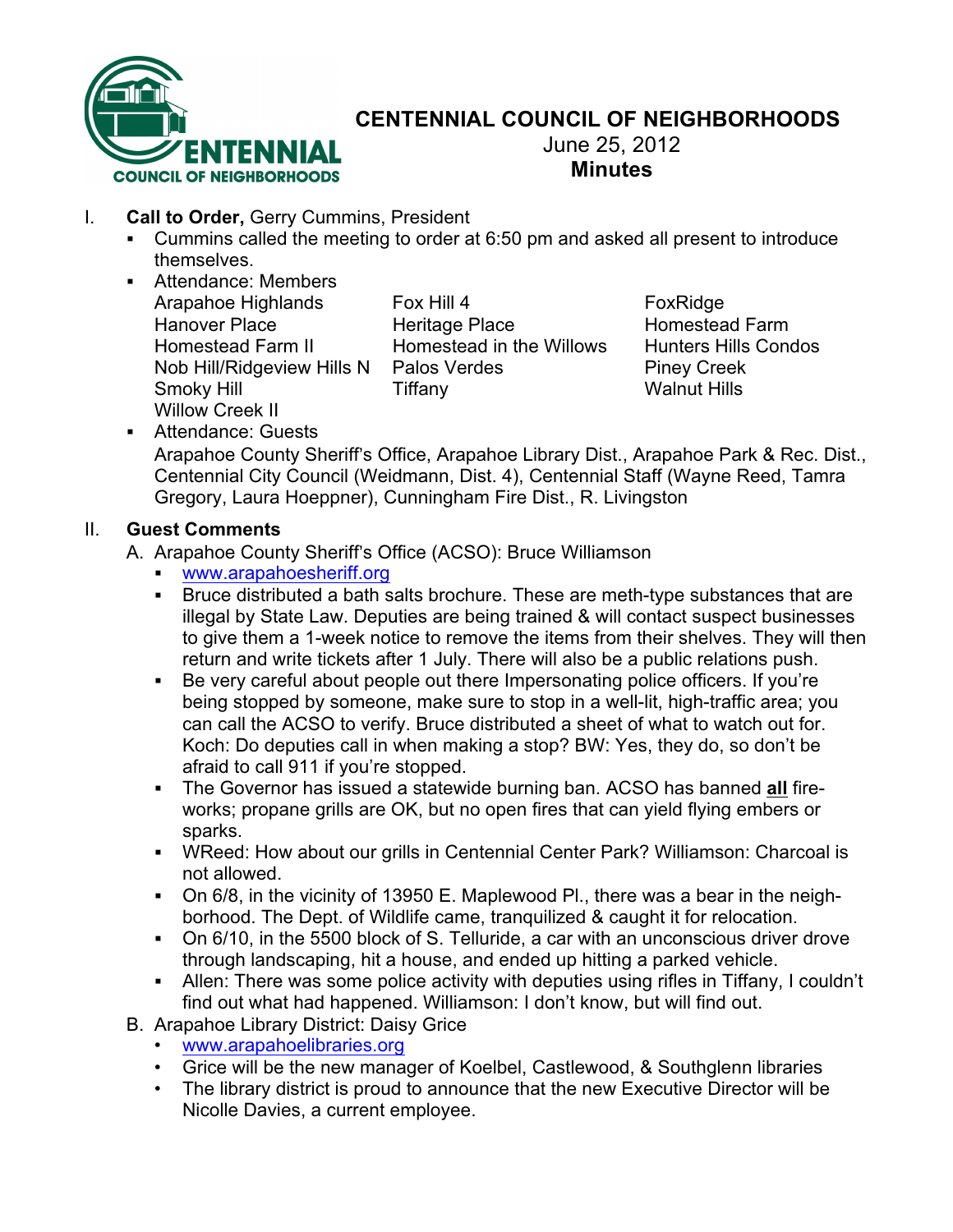- Summer at the library is very busy: Summer reading program is bringing lots of folks to the library
- Eric Litwin, a popular children's author, will be visiting Smoky Hill Lib. on 11 July at 6 pm. Reservations required, see the library website.
- The Southglenn Lib. will hold it's Friends Super Sidewalk Sale July13-15, 10 am-6:30 pm (Sunday, Noon-4:30).
- On July 28-29, there'll be a Paperback Palooza at Smoky Hill Lib.
- Daisy gave us a reminder that Freegal, holding the entire Sony catalog, is available for patrons. You may download up to 3 songs per week, free.
- WReed: Will there be a celebration for Eloise May's retirement? Grice: Yes, but the details aren't ready for release, yet.
- C. Arapahoe Park & Rec. District: DeLos Searle
	- www.aprd.org
	- APRD is starting its third cycle of native mowing in the parks. They cut 6-8' on both sides of trail & along the fence lines. Mowings are about 4 weeks apart.
	- Vandalism has been a problem. At Lookout Pool, someone lit a couch on fire & destroyed the shelter. There has been damage to fields by kids driving on them and graffiti.
	- APRD will have a Bike to Work station at Parker & Orchard.
- D. Fire Districts: Ralph Vickrey, Cunningham Fire
	- www.cfpd.org, www.littletongov.org/fire, www.southmetro.org
	- Firefighters have been practicing in a mid-rise (up to 4 stories) building in GWV. This helps when they're called for on mutual aid.
	- South Metro has crews at High Park and Springer fires and in WY. Littleton has crew at the High Park fire.
	- The ACSO wildland fire crew was called out to the fire in east Arapahoe County.
	- Chief Mullin, Littleton, is working at the state Emergency Operation Center on the fires.
	- Several CO fire dept. are ready to be accredited: Cunningham, West Metro.
	- Vickrey thanked folks for coming to EMS Open House. There were over 500 in attendance. It's always the 3<sup>rd</sup> weekend in May at the Picadilly & Riviera station.
	- Cunningham hosted a group of bureaucrats from Slovenia for a short meeting.
	- Cunningham will be receiving a new medical unit. South Metro got theirs last week.
	- Cunningham is working hard on rebuilding their Sta. 63.
- E. Cherry Creek Schools: no one http://cherrycreekschools.org
- F. South Suburban Park & Rec. District: no one www.SSPR.org
- G. Open Space Advisory Board: Mark Gotto, Homestead Farm II rep.
	- The OSAB is in full budget mode with all partner requests. They're prioritizing & categorizing the lists to get to City Council. They're also busy visiting the locations of the requests. They'll present their priority list to CenCON in Aug.
	- There is \$6.8M in 2013 budget for all proposals.
	- Cummins: criteria to prioritize? Population (most use), connecting links, visibility & support, funding partnerships, is it ready to go
	- A question was asked about what the revenue was per year? WReed helped answer: GOCO=\$5M, ArapCo Open Space \$\$=\$1.8M
	- Cummins: Where does the maintenance for Center Park come from? WReed: It comes through GOCO funds.
	- Livingston: Are we allocating money to the property the City annexed by the Justice Center? WReed: Yes, Gary Wilson will be kicking off a visioning project for that new park. He got a grant from ArapCo Open Space for that.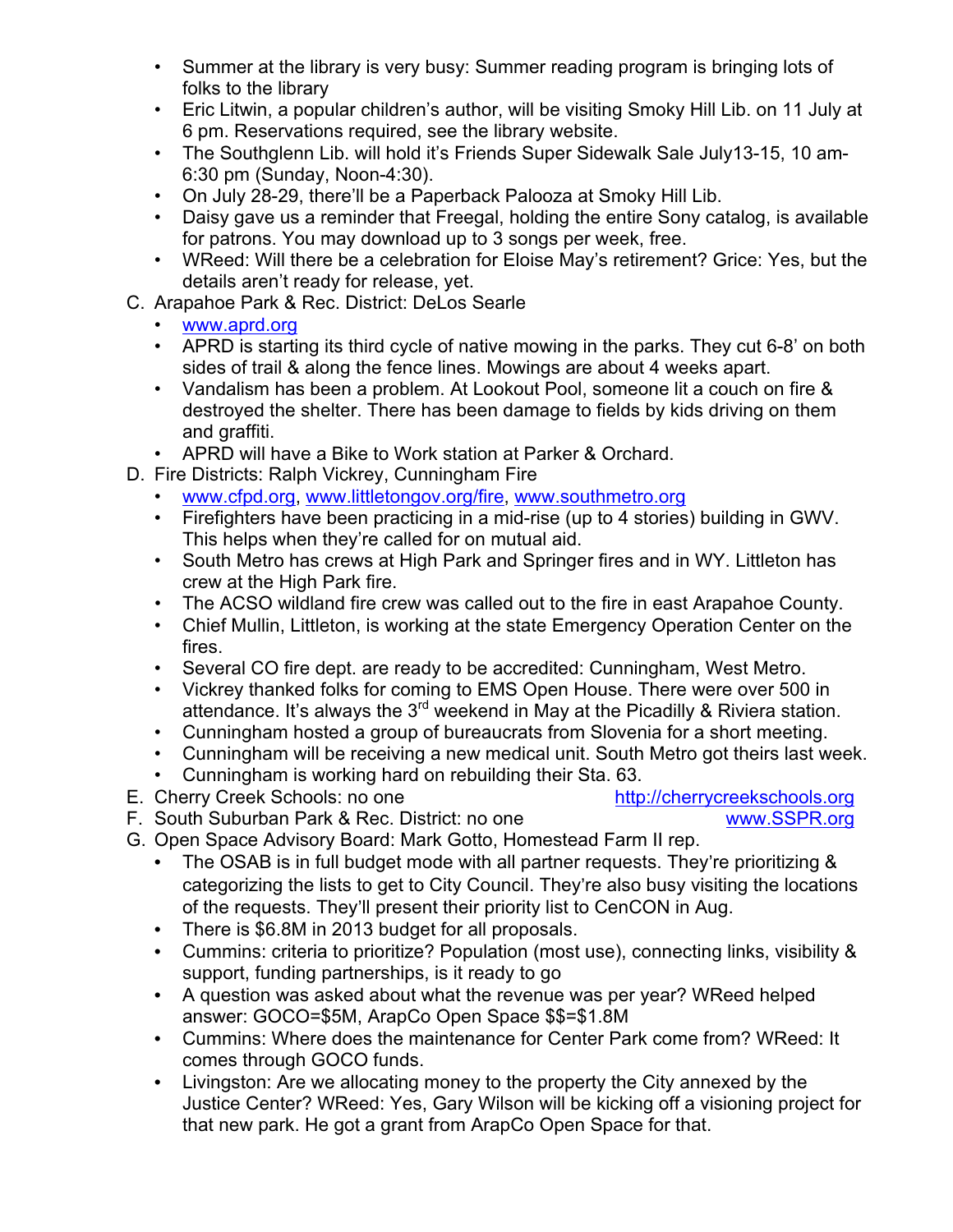- H. City of Centennial
	- www.centennialcolorado.com
	- Ron Weidmann was the only elected official present.
	- The city is into road rehabilitation season. The Council added \$2M to the program from excess revenues. 36,000 tons of hot mix will be used this summer.
	- Center Park is doing better than we thought. Ron talks to people in the park and it seems like less than 50% are from out of the City. A new parking lot coming up just east of the park.
	- Revenues in the City are up 19.5% over budgeted.
	- Doerr: What about the Waco-Himalaya stretch of Arapahoe Rd. RW: The City is still working on that, looking at a model that could be feasible and less expensive.
	- Cummins: What will you do with the extra money? RW: The new parking lot is \$400,000. The Council is very conservative on spending, but roads are seeing some of it. There's a lot of regionalism going on. The City is also part of a coalition to figure out how to deal with the gridlock on C470, west of I-25.
- III. Temporary Signs in Residential Areas: Tamra Gregory, Code Compliance Manager
	- After a brief presentation, Gregory distributed 3 case studies to show how signs in the right-of-way works. Very interesting exercise for the members present.
- IV. **HOA Forum**: Where CenCON members can share questions and problems
	- A question was asked about the feedback on chickens in the City? Bain: The City hasn't figured out if there'll be a permitting process. There needs to be some sort of informational push once it's decided. Neighborhood associations should be notified where a property is that's getting a permit. WReed: The City is trying to create a code for the entire city, we need some type of base regulation. Council is very reluctant to get in anyone's backyard. We're creating a code for real world problems.
	- Doerr: Can code compliance go in a backyard? WReed: Only with solid proof that there's a violation.

## V. **CenCON Business**

- A. President's report, Gerry Cummins:
	- Cummins passed around a sign-up sheet for the Picnic in the Park on 7/23. Your HOA Board members & their immediate families are invited. Everyone **must** RSVP by 7/16.
	- There will be some community meetings to discuss alternates for bike lanes in very specific areas:
		- o Telluride from Smoky Hill Rd. south to Orchard.: Tues., 10 July, 7-8:30 pm, Trails West Elementary.
		- o Otero/Adams between Dry Creek Rd. & University Blvd.: Wed., 11 July, 6-7:30 pm, South Metro Chamber.
		- o If you're affected, please let your neighborhood know.
	- Sanctuary on the Park has a person who deals with insurance on storm claims, would we want a presentation. There was no interest.
- B. Secretary, Andrea Suhaka
	- ! A motion was made, seconded and passed unanimously to approve the minutes as emailed. (Doerr/Green)